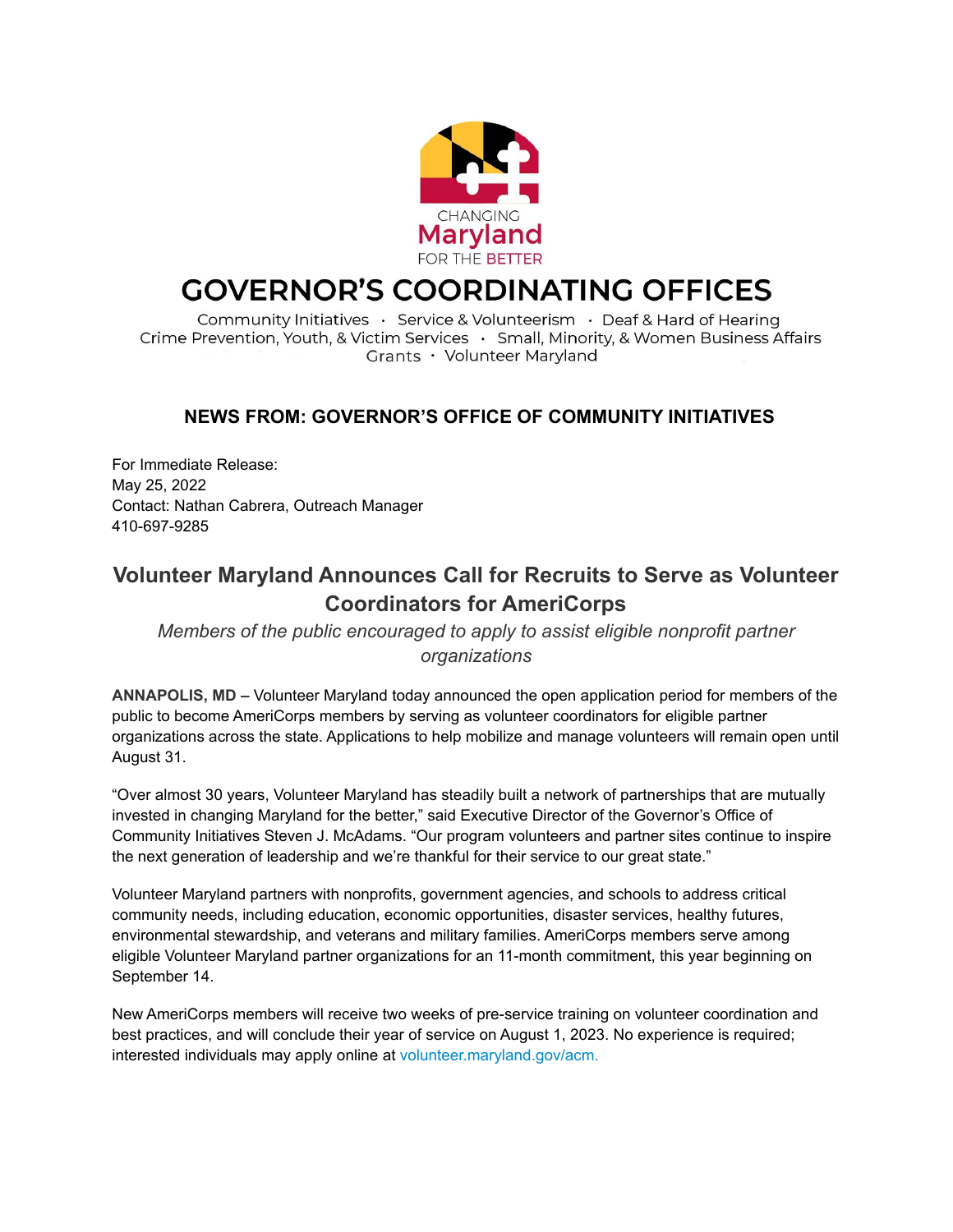"The COVID-19 pandemic and recovery efforts have highlighted critical needs in our communities," said Director of Volunteer Maryland Sharon Lewis. "Organizations and AmeriCorps members are creating new ways to distribute resources and mobilize volunteers to meet these needs. AmeriCorps members are needed now, more than ever, to serve with Volunteer Maryland to continue to strengthen Maryland's communities."

This year's eligible Volunteer Maryland partner sites that are recruiting for AmeriCorps members include:

- 4H University of Maryland
- Anne Arundel County Forestry Board
- Anne Arundel County Public Schools' Arlington Echo
- Baltimore City Recreation and Parks
- Baltimore Community ToolBank
- Blue Water Baltimore
- Boys and Girls Clubs of Metropolitan Baltimore
- Break A Difference
- Court Appointed Special Advocates of Prince George's County
- Clay Hill Public Charter School
- Community Support Systems
- Conflict Resolution Center of Montgomery County
- Delmarva Community Services Inc.
- Franciscan Center of Baltimore
- Gigi's Playhouse
- Housing Authority of Baltimore City
- Housing Options and Planning Enterprises
- Interfaith Partners of the Chesapeake
- Justice Jobs of Maryland
- Literacy Council of Montgomery County
- Maryland Environmental Trust
- Mid Shore Community Mediation Center
- Network for Developing Conscious Communities
- Project PLASE (People Lacking Ample Shelter and Employment)
- Seeds 4 Success
- Senior Legal Services
- So What Else?
- Stella Girls
- The Community Ecology Institute
- The Ulman Cancer Fund
- Turn Around, Inc.
- University of Maryland Baltimore CURE Scholars Program

Last year, volunteers contributed 11,600 hours and assisted more than 49,000 clients, including more than 2,000 children, at 25 sites across Maryland.

Since 1992, Volunteer Maryland has built more than 350 partnerships with nonprofit organizations, government agencies, and schools across Maryland and has trained more than 700 volunteer coordinators to bridge the gap between communities facing critical challenges and citizens who want to volunteer to help. Through Volunteer Maryland partnerships, more than 135,000 volunteers have been mobilized to serve two million volunteer hours in communities around the state.